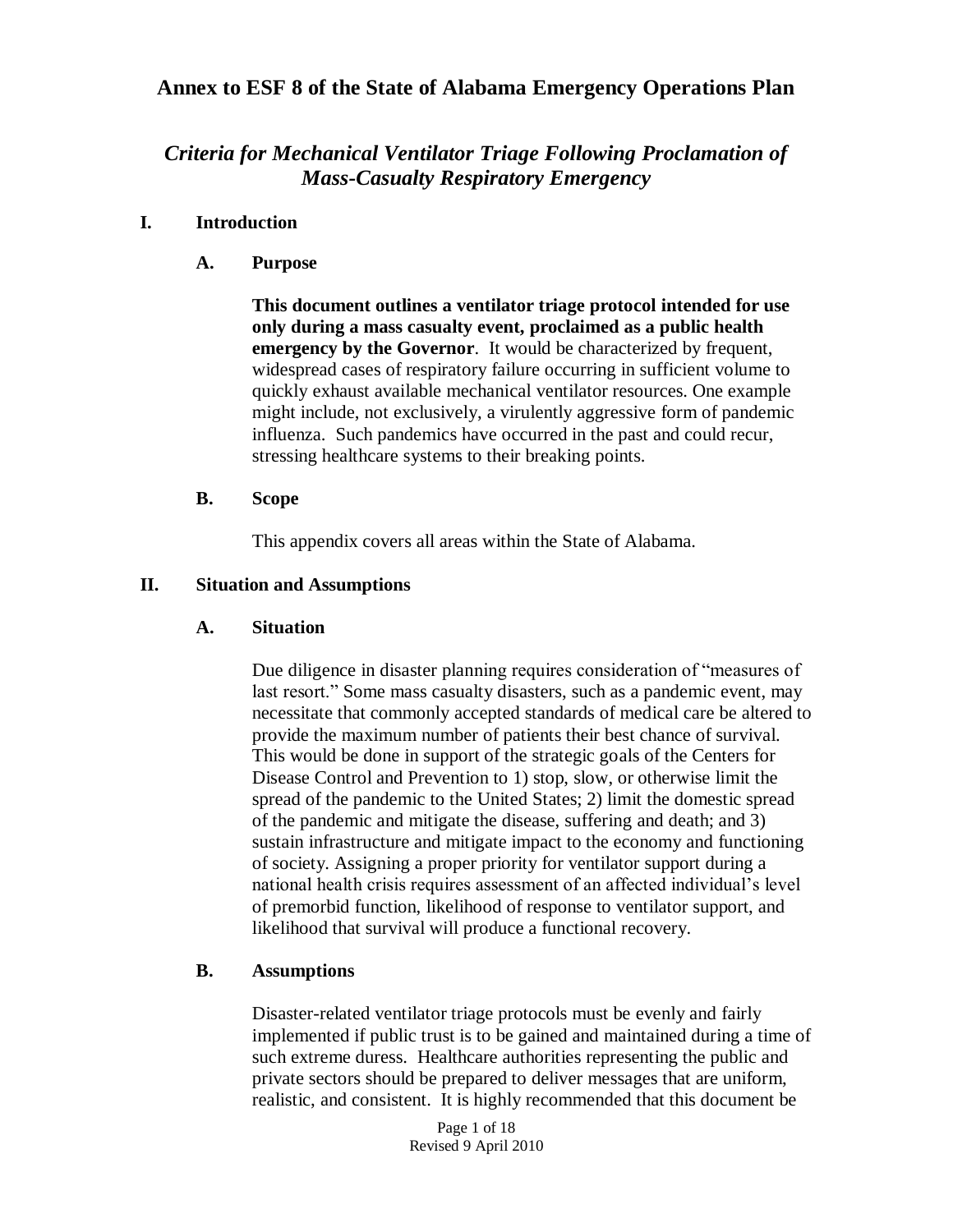considered for endorsement by the various stakeholders in mass-casualty disaster planning.

Healthcare organizations incorporating this ventilator triage protocol into their disaster plans and attempting in good faith to follow it will be considered to be in compliance with the standard of care necessitated by the prevailing proclaimed respiratory disaster. In addition, it is highly recommended that hospital disaster plans/policies anticipate breakdowns in ventilator triage discipline, identify and confront the likely sources of such breakdowns, and incorporate language designed to lessen the probability of their occurrence.

## **III. Mission**

.

### **Purpose:**

Offered as a template for inclusion in hospital disaster plan/policy following declaration of statewide, regional, or national public health respiratory emergency. [Example: Pandemic Avian Influenza]

## **A. Direction and Control**

**This document outlines a ventilator triage protocol intended for use only during a mass casualty event, proclaimed as a public health emergency by the Governor.** It would be characterized by frequent, widespread cases of respiratory failure occurring in sufficient volume to quickly exhaust available mechanical ventilator resources. One example might include, not exclusively, a virulently aggressive form of pandemic influenza. Such pandemics have occurred in the past and could recur, stressing healthcare systems to their breaking points.

Should conditions become extremely grave due to widespread outbreaks with many people seriously affected, availability of ventilator care and Intensive Care Unit (ICU) care may become extremely limited in any locale. Under such circumstances, measures of last resort herein described may be employed by each hospital *after thorough evaluation and consultation with available external sources to confirm that partner hospital resources, usual supplier resources, and resources obtainable through the collaborative efforts of the Department of Public Health through AIMS are all exhausted.* All efforts should then be directed to provide aggressive treatment to those with the greatest chance of survival even if that requires removal of supportive care from others. This process is described in this document when patients are assessed and transitioned to Tier 2 or Tier 3 levels of care.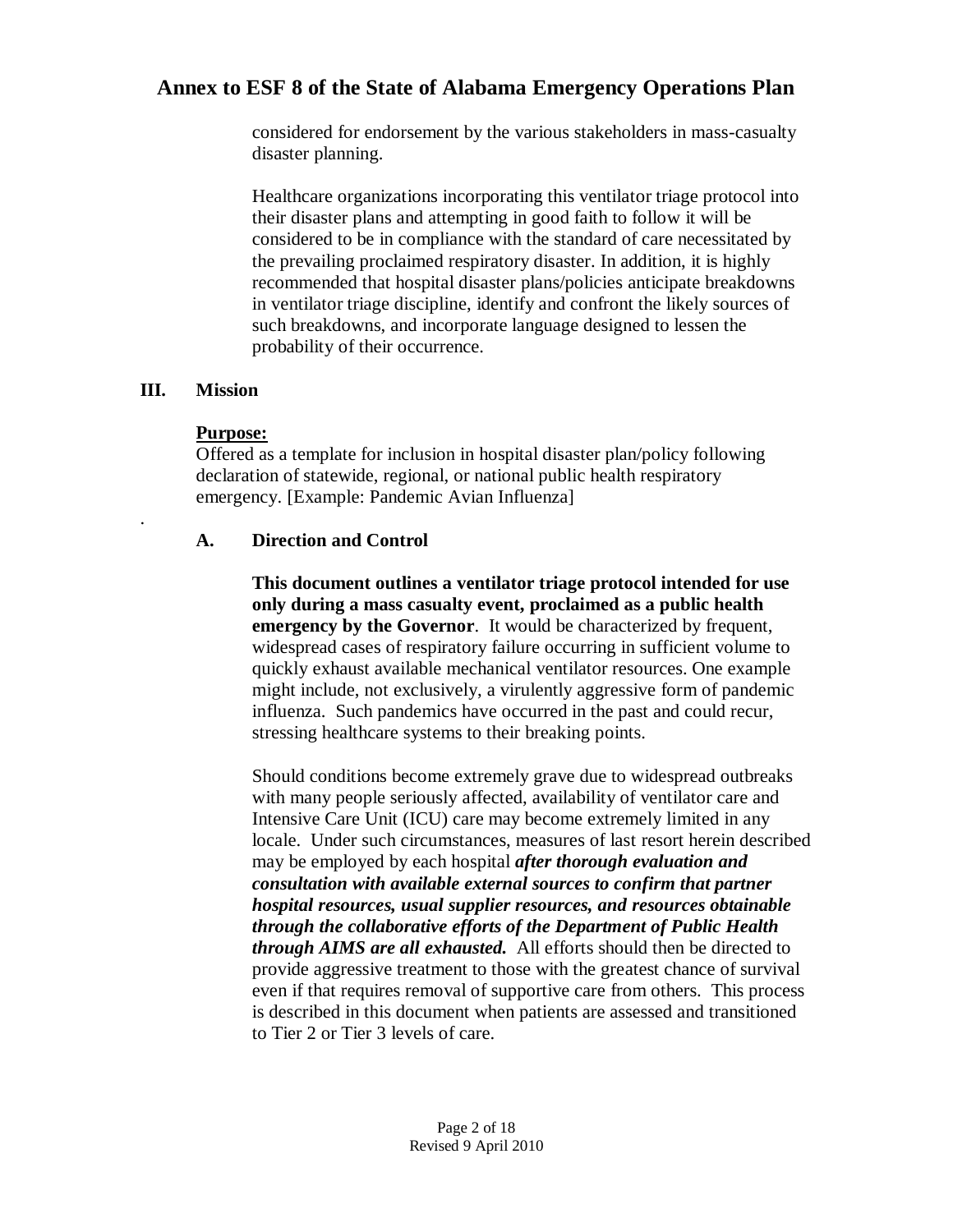### **B. Concept of Operations**

**Tier 1 Trigger: Mass casualties resulting from respiratory failure illness of sufficient volume to quickly exhaust available mechanical ventilator resources. Proclamation of a state of public health emergency by the Governor is a** *necessary* **initial trigger. All hospitals will implement Tier 1 upon the Governor's Proclamation.**

**Additional supportive action:** Activation of the Federal Pandemic Influenza Disaster Plan or other federal respiratory disaster plan.

**Tier 2 and Tier 3 Triggers: These are hospital-specific choices based on the hospital's unique situation.**

**Tier 2: At the discretion of the hospital when it is operating under Tier 1 criteria and all available resources such as ventilators and staff are exhausted, hospital decides to selectively withdraw ventilator support per guidelines in Appendix 2.**

**Tier 3: At the discretion of the hospital when it is operating under Tier 2 criteria, persuasive outcome data compel further restriction of who qualifies for ventilator support. See Appendix 2.** 

*Criteria should be implemented in a tiered or stepwise fashion, so that as resources are exhausted, another stricter tier of exclusion criteria is implemented in an attempt to provide the best care possible to those with the best chance of survival (Hick, J. & O'Laughlin, D., 2006).*

- **C**. **Operations and missions required as a result of mass casualties resulting from respiratory failure illness of sufficient volume to quickly exhaust available mechanical ventilator resources will be carried out during the response and recovery phases.**
	- 1. The Response Phase Refer to the following:
		- a) **"Implementation Steps Following Emergency Statewide Proclamation by the Governor"** algorithm (page 5);
		- b) **"Appendix 1 – Exclusion Criteria"** (page 6);
		- c) **"Appendix 2 – Mechanical Ventilator Tier Criteria Following Declaration of Mass-Casualty Respiratory Emergency"** (pages 7-9);
		- d) **"Appendix 3 – SOFA Triage Tool"** (pages 10-11);

Page 3 of 18 Revised 9 April 2010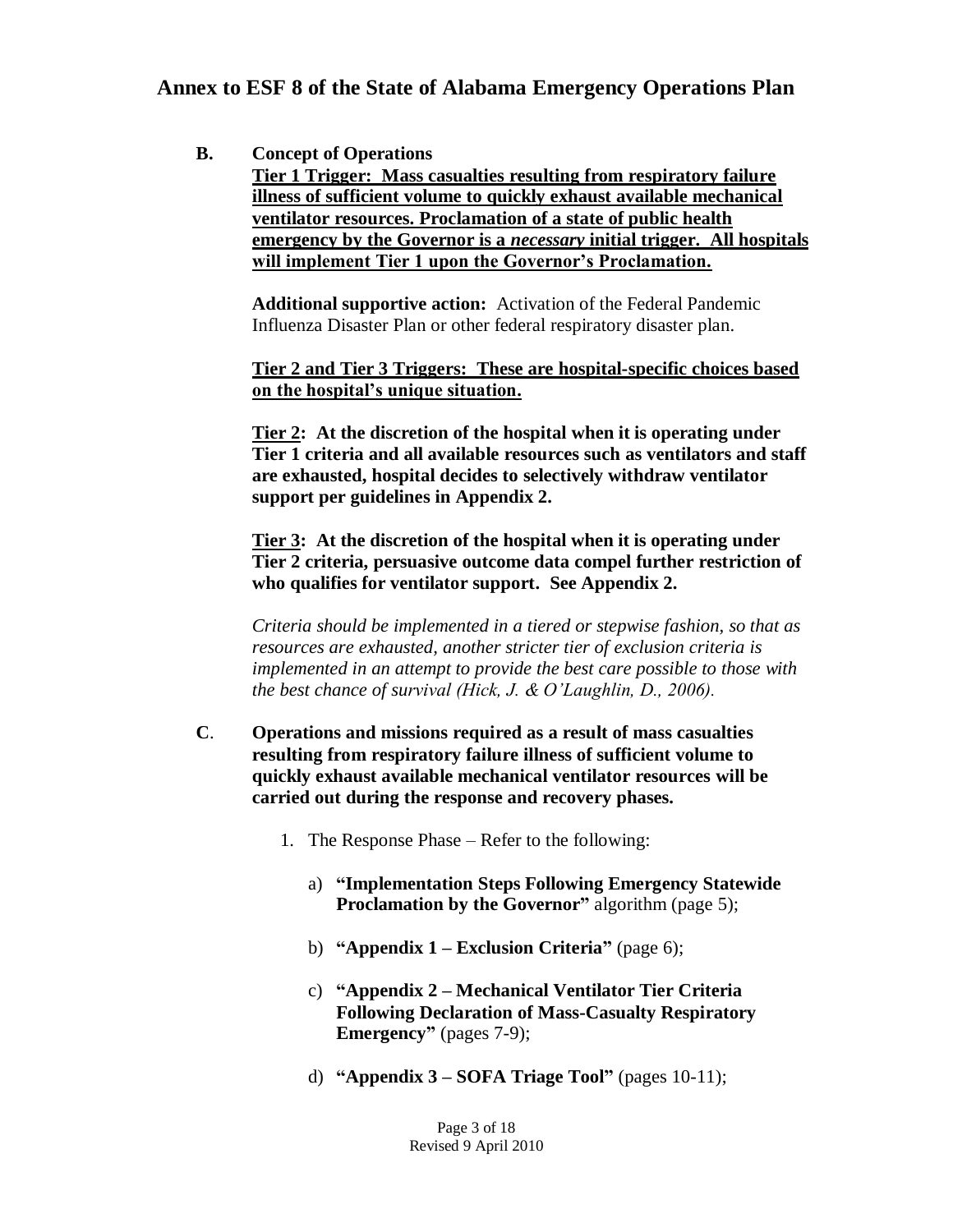- e) **"Appendix 4 – "Initial Assessment Tool for Tier 1** and **Reassessment Tool for Tier 2 and Tier 3"** (page 12); and
- f) **"Appendix 5 – Emergency EMS Protocol for Mass Casualty Respiratory Emergency"** (pages 13-16).
- 2. The Recovery Phase

There are usually no clear distinctions between when the Response Phase ends and the Recovery Phase begins. There is typically a time period as the respiratory epidemic gradually subsides and the incidence of newly infected people declines during which both phases are in effect simultaneously. The recovery phase begins when the statewide resource assessment of ventilator use and hospital admissions approaches pre-disaster levels. Functions during this phase under PL 93-288 include public and individual assistance, establishment of Disaster Assistance Centers, and Federal disaster plans and grants. During this phase the Federal Government provides relief and assistance in completion of final arrangements for the casualties.

## **IV. Administrative Support**

Each healthcare facility should develop internal staffs and procedures for administrative support.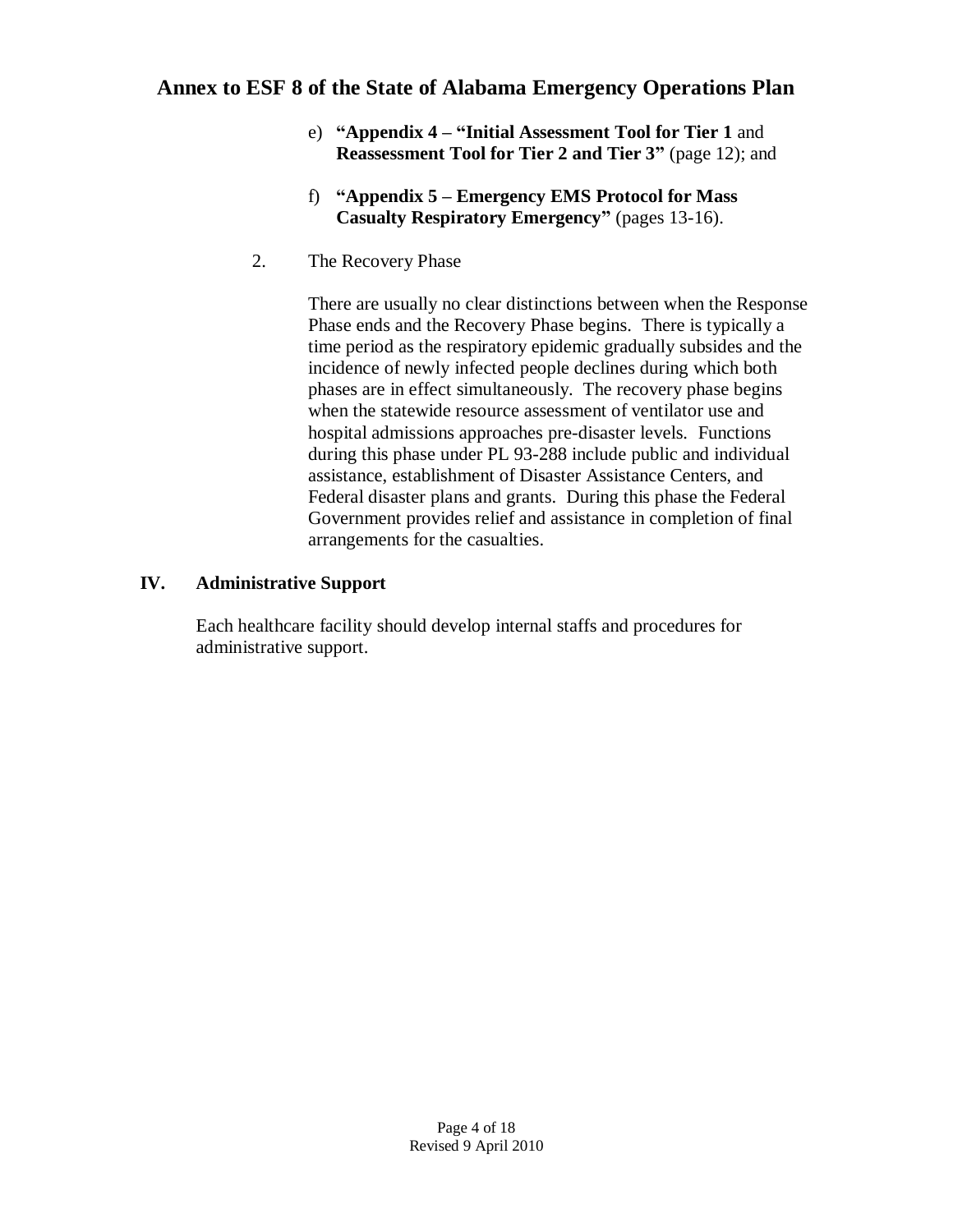**Implementation Steps Following Emergency Statewide Proclamation by the Governor**



**\*Step 5** is a last resort measure to be employed by the healthcare facility only when all other resources are exhausted by re -evaluation of the following: suppliers, partner healthcare facilities, and public health through AIMS. \*\*A medical direction hospital is one whose emergency medicine physicians are certified to give orders to pre-hospital emergency medical

service personnel.

Page 5 of 18 Revised 9 April 2010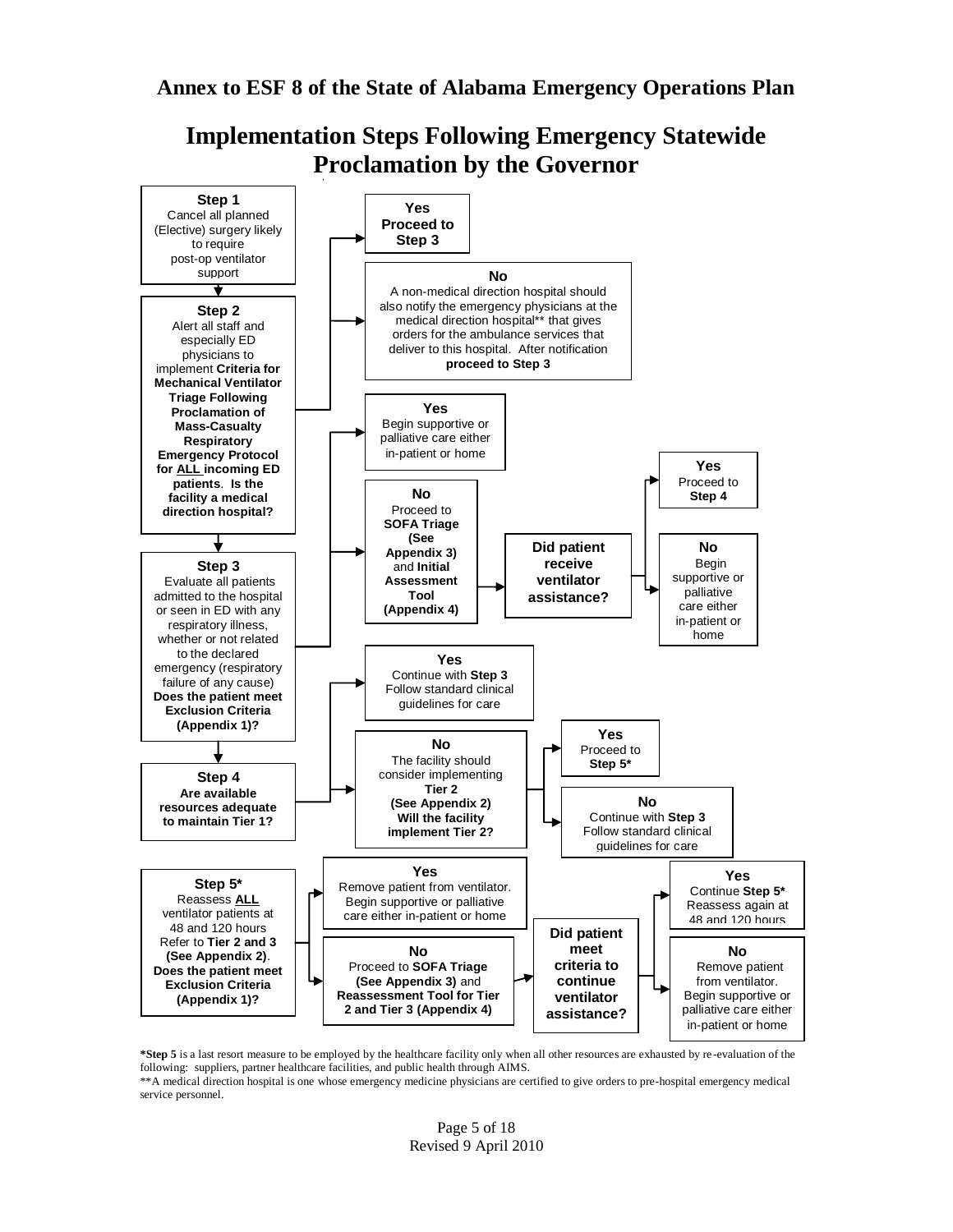# **Appendix 1**

#### **Exclusion Criteria This is to guide Ventilator Access in Proclaimed Mass-Casualty Respiratory Emergency.**

**A. CARDIAC ARREST:** Unwitnessed arrest, recurrent arrest, arrest unresponsive to standard treatment. **For detailed criteria refer to Cardiac under Tier 1 [See Appendix 2, (b)].**

**B. SEVERE TRAUMA:** Especially if associated with cardiac arrest.

**C. DEMENTIA: For detailed criteria refer to Neurological under Tier 1 [See Appendix 2, (e)].** 

**D. METASTATIC MALIGNANCY: For detailed criteria refer to Hematological and Cancer under Tier 1 [See Appendix 2, (f)].**

**E. SEVERE BURN:** > 60% body surface affected.

#### **F. END STAGE ORGAN FAILURE:**

1. **Pulmonary –** COPD, restrictive lung disease, FEV1 (Forced Expiratory Volume in the first second) < 25%. **For detailed criteria refer to Pulmonary under Tier 1 [See Appendix 2, (a)].**

2. **Cardiac –** including severe angina, CHF (NYHA Class III or IV). **For detailed criteria refer to Cardiac under Tier 1 [See Appendix 2, (b)].**

3. **Renal –** Including anyone on or requiring dialysis. **For detailed criteria refer to Renal under Tier 1 [See Appendix 2, (c)].**

4. **Hepatic –** Acute or chronic, MELD score > 20. **For detailed criteria refer to Hepatic under Tier 1 [See Appendix 2, (d)].**

5. **Neurological –** Severe, irreversible neurologic event or condition with high expected mortality, advanced neuromuscular disease. **For detailed criteria refer to Neurological under Tier 1 [See Appendix 2, (e)].**

6. **Hematological and Cancer –** Clinical or laboratory evidence of disseminated intravascular coagulation (DIC), leukemia or cancer. **For detailed criteria refer to Hematological under Tier 1 [See Appendix 2, (f)].**

7. **Immunological –** Advanced and irreversible immunocompromise. **For detailed criteria refer to Immunological under Tier 1 [See Appendix 2, (g)].**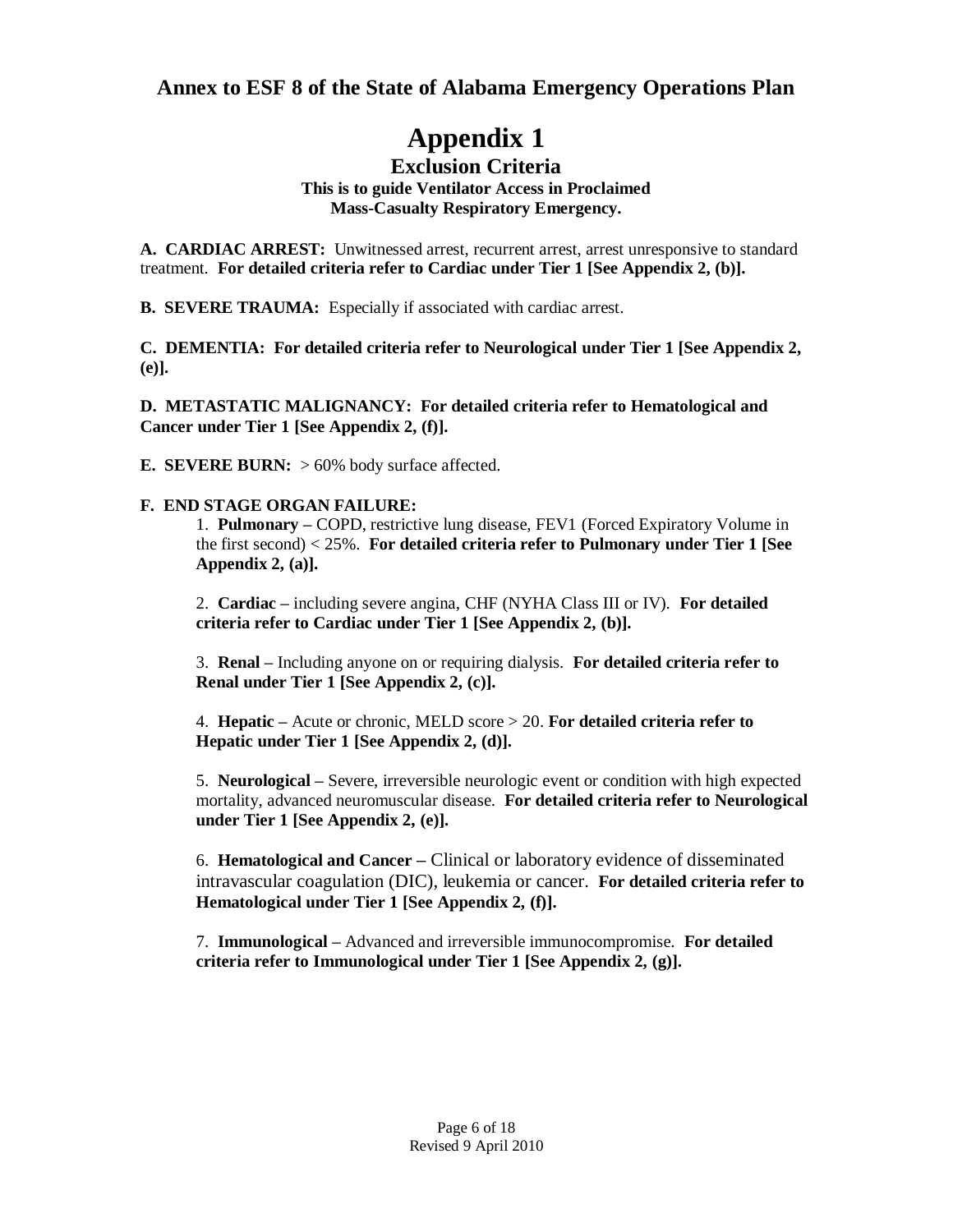# **Appendix 2**

# **Mechanical Ventilator Tier Criteria Following Declaration of Mass-Casualty Respiratory Emergency**

**Note: Nothing in this ventilator triage protocol shall preclude ventilation by hand provided the appropriate resources are available.**

## **TIER 1**

## **To be implemented by all hospitals following Governor's Proclamation of Mass-Casualty Respitory Emergency**

Do not offer mechanical ventilator support for patients with end stage organ failure in any one of the following:

### a) **Pulmonary:**

#### Respiratory failure: **Refer to SOFA Triage Tool (Appendix 3) and Initial Assessment Tool (Appendix 4).**

adult respiratory distress syndrome; ventilatory failure; refractory hypoxemia; severe chronic lung disease including pulmonary fibrosis, cystic fibrosis; obstructive or restrictive diseases requiring continuous home oxygen use before onset of acute illness.

### b) **Cardiac:**

CHF (NYHA Class III or IV), left ventricular dysfunction, hypotension, new ischemia; known congestive heart failure with ejection fraction less than 25% or persistent ischemia/pulmonary edema unresponsive to therapy. **The Stages of Heart Failure – NYHA Classification**

*In order to determine the best course of therapy, physicians often assess the stage of heart failure according to the New York Heart Association (NYHA) functional classification system. This system relates symptoms to everyday activities and the patient's quality of life* (Heart Failure Society of America, 2008)*.*

| <b>Class</b>         | <b>Patient Symptoms</b>                                                                                                                                                      |
|----------------------|------------------------------------------------------------------------------------------------------------------------------------------------------------------------------|
| Class I (Mild)       | No limitation of physical activity. Ordinary physical activity does not cause undue<br>fatigue, palpitation, or dyspnea (shortness of breath).                               |
| Class II (Mild)      | Slight limitation of physical activity. Comfortable at rest, but ordinary physical<br>activity results in fatigue, palpitation, or dyspnea.                                  |
| Class III (Moderate) | Marked limitation of physical activity. Comfortable at rest, but less than ordinary<br>activity causes fatigue, palpitation, or dyspnea.                                     |
| Class IV (Severe)    | Unable to carry out any physical activity without discomfort. Symptoms of cardiac<br>insufficiency at rest. If any physical activity is undertaken, discomfort is increased. |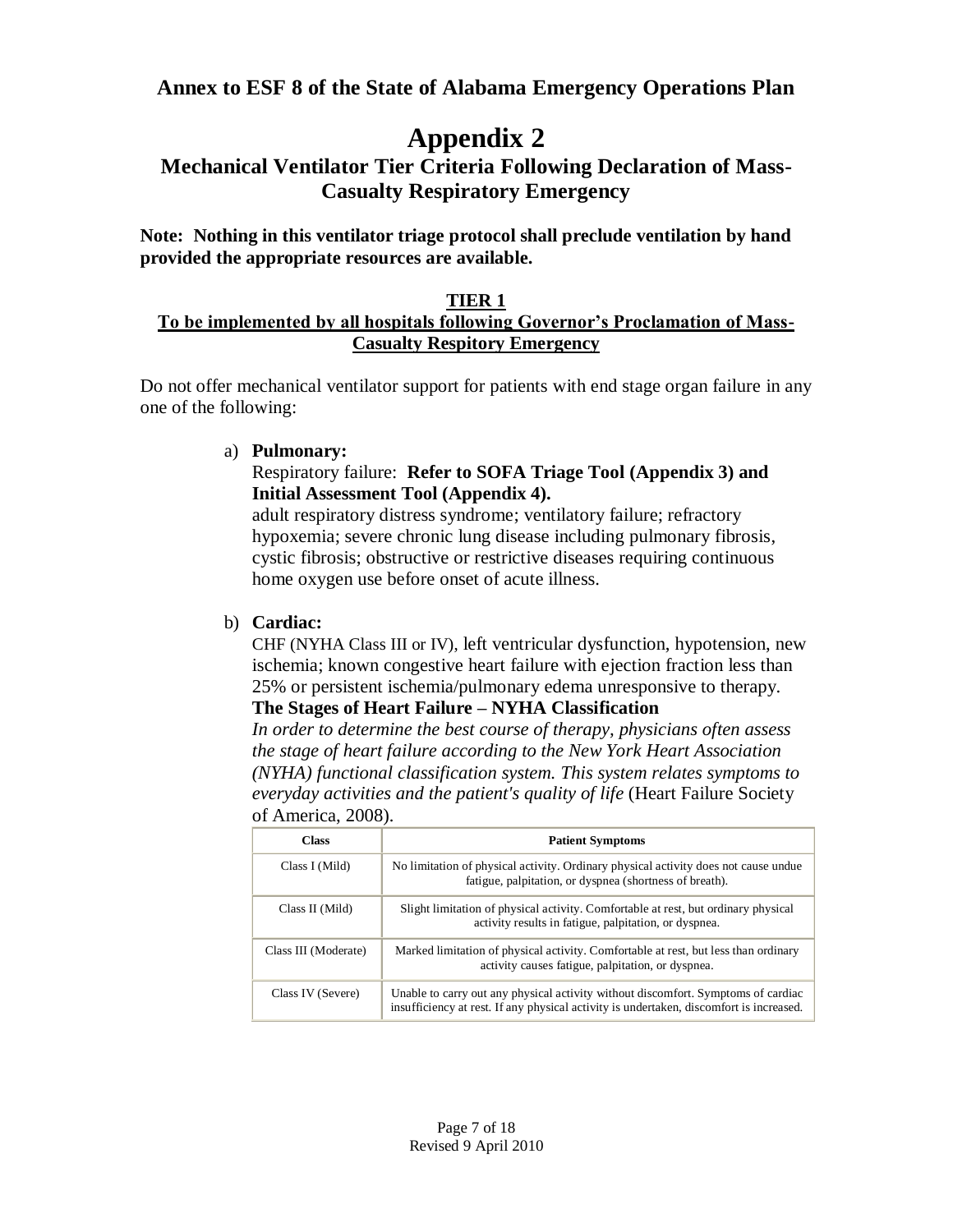#### c) **Renal:**

hyperkalemia, diminished urine output despite adequate fluid resuscitation, increasing creatinine level; acute renal failure (related to current ilness) requiring dialysis.

#### d) **Hepatic:**

transaminase greater than five (5) times normal upper limit, increasing bilirubin or ammonia levels; cirrhosis with ascites; history of variceal bleeding; fixed coagulopathy or encephalopathy; acute hepatic failure with hyperammonemia; *MELD: Model End Stage Liver Disease: a disease severity scoring system for adults with liver disease. The MELD score is based only on laboratory data in order to be as objective as possible. The laboratory values used are a patient's [creatinine,](http://www.medterms.com/script/main/art.asp?articlekey=12550) [bilirubin,](http://www.medterms.com/script/main/art.asp?articlekey=2462) and [international normalized ratio,](http://www.medterms.com/script/main/art.asp?articlekey=9184) or [INR](http://www.medterms.com/script/main/art.asp?articlekey=9185) (a measure of blood-clotting time (*MedicineNet.com, 2008). On-line scoring tool is available from the Mayo Clinic located at:

<http://www.mayoclinic.org/meld/mayomodel5.html>

#### e) **Neurological:**

altered mental status not related to volume status. Examples: metabolic or hypoxic source, stroke. Individuals may be excluded under Tier 1 with severe functional impairment produced by static or progressive neurological disorders and reduced likelihood for successful outcome from ventilator support. Functional domains include cognitive, neurological, and psychosocial. For example, persons with severe mental retardation, advanced dementia or severe traumatic brain injury may be poor candidates for ventilator support. The average life expectancy of persons with mental retardation now spans to the seventh decade and persons with significant neurological impairments can enjoy productive happy lives. Functional assessment for persons with intellectual disability, complex neurological problems, dementia, or mixtures of symptoms should focus on premorbid function in all domains of life including social, intellectual, professional, etc. Persons with severe or profound mental retardation, moderate to severe dementia, or catastrophic neurological complications such as persistent vegetative state are unlikely candidates for ventilator support. Individuals with complex neurological issues such as motor neuron disease, glioblastoma multiforme and others may not be appropriate candidates in a mass casualty situation. Children with severe neurological problems may not be appropriate candidates in the pediatric age group. **Decisions should be guided by premorbid function and expected level of recovery rather than by diagnosis.**

### f) **Hematological and Cancer:**

clinical or laboratory evidence of disseminated intravascular coagulation (DIC), leukemia or cancer; active malignancy with poor survival potential (e.g., metastatic malignancy, pancreatic cancer).

> Page 8 of 18 Revised 9 April 2010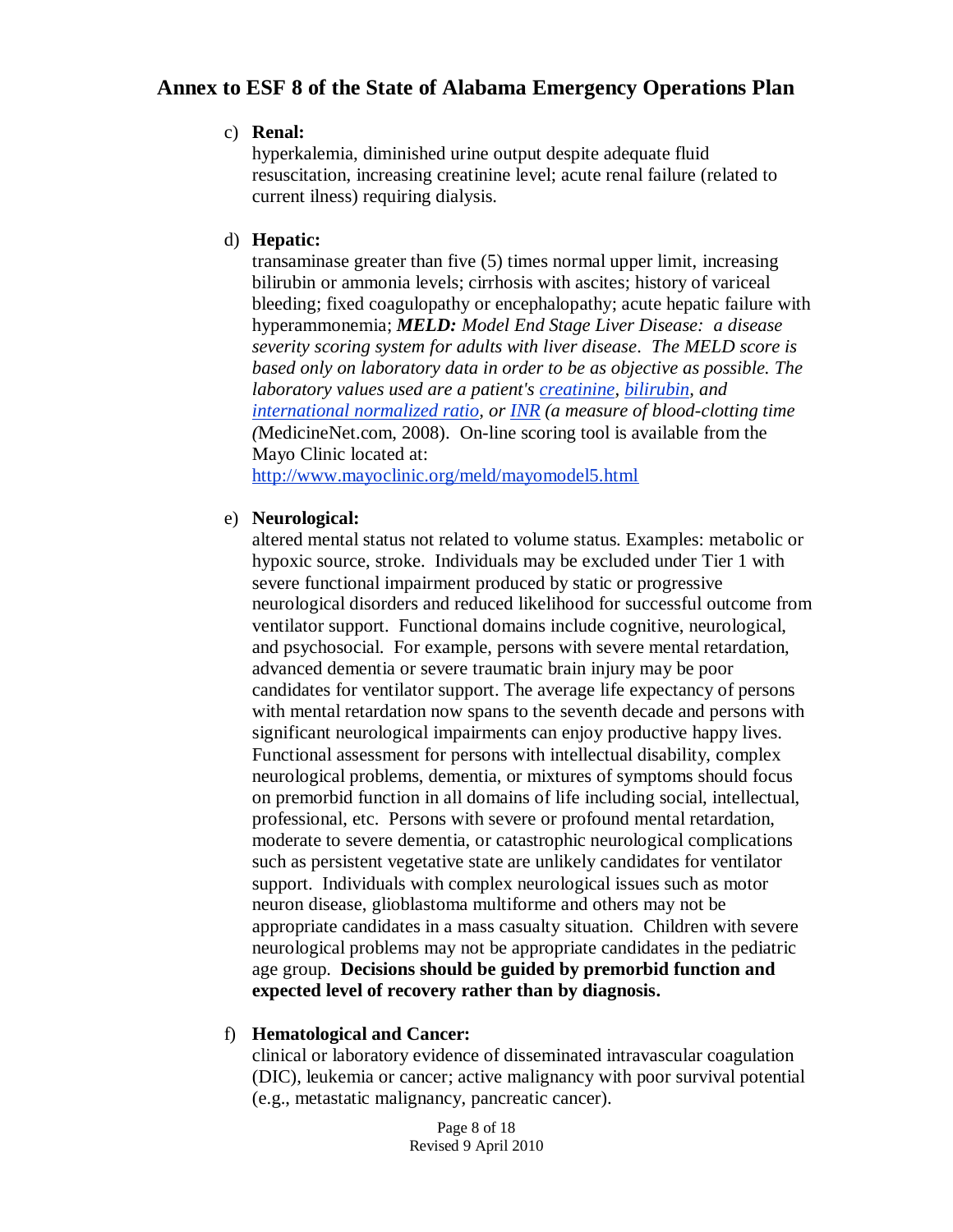## g) **Immunological**:

Acquired Immune Deficiency Syndrome (AIDS) (presence of +HIV status without AIDS is not an automatic exclusion); other immunodeficiency syndromes at stage of disease rendering patient susceptible to opportunistic pathogens.

## **TIER 2**

## **To be implemented by individual hospital decision that, despite operating under Tier 1 conditions, the hospital has exhausted all needed resources to maintain Tier 1.**

- 1. Withdraw ventilator support and do not offer such support for patients with conditions listed in Tier 1.
- 2. Withdraw ventilator support from those who failed to respond to mechanical ventilation and other support measures (e.g., antibiotics, fluids, pressors). **Refer to SOFA Triage Tool (Appendix 3) and Reassessment Tool for Tier 2 and Tier 3 (Appendix 4)**. (Timeline may be modified based on organism-specific data.)

# **TIER 3**

## **To be implemented by individual hospital decision that, despite operating under Tier 2 conditions, the hospital has exhausted all needed resources to maintain Tier 2.**

The hospital's leaders within each facility, including members of the medical staff, participating in planning activities for the facility's Emergency Operations Plan should develop specific directions for the Tier 3 implementation within the facility. Possibilities include:

- 1. Restriction of treatment based on disease-specific epidemiology and survival data for patient subgroups (may include age-based criteria).
- 2. Expansion of pre-existing disease classes that will not be offered ventilatory support.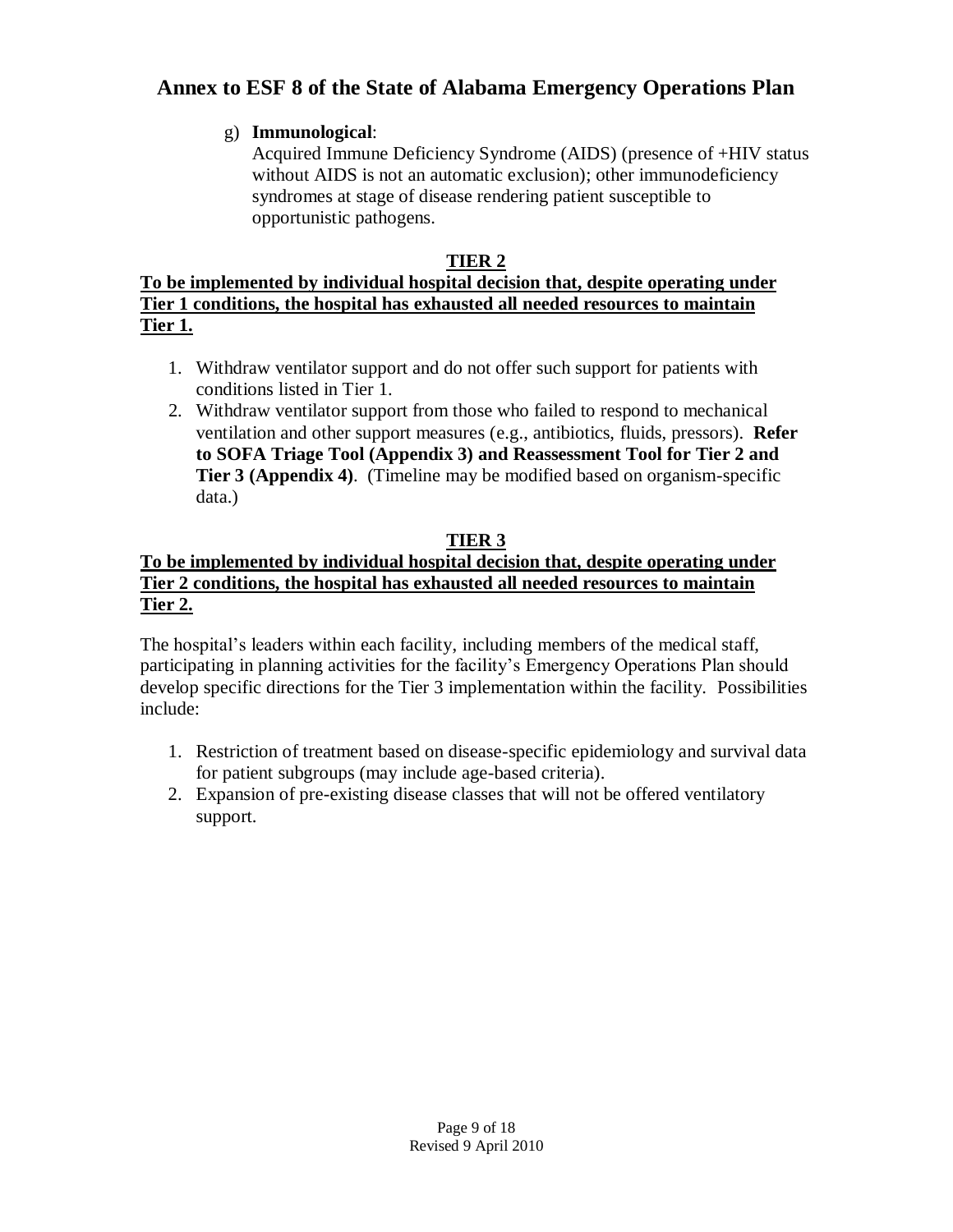| <b>SOFA Triage Tool:</b> |                                                                            |             |              |                  |                   |
|--------------------------|----------------------------------------------------------------------------|-------------|--------------|------------------|-------------------|
|                          | Scoring criteria for the Sequential Organ-Failure Assessment (SOFA) score* |             |              |                  |                   |
|                          | <b>Score</b>                                                               |             |              |                  |                   |
| <b>Variable</b>          | $\bf{0}$                                                                   | 1           | $\mathbf{2}$ | 3                | 4                 |
| PaO2/FiO2,               | >400                                                                       | < 400       | $\leq 300$   | $\leq 200$       | $\leq 100$        |
| $mm$ Hg                  |                                                                            |             |              |                  |                   |
| <b>Platelet</b>          | >150                                                                       | $\leq 150$  | $\leq 100$   | $\leq 50$        | $\leq 20$         |
| count,                   |                                                                            |             |              |                  |                   |
| $\rm x~10^6/L$           |                                                                            |             |              |                  |                   |
| <b>Bilirubin</b>         | < 1.2                                                                      | $1.2 - 1.9$ | $2.0 - 5.9$  | $6.0 - 11.9$     | >12               |
| level, mg/dL             | (< 20)                                                                     | $(20-32)$   | $(33-100)$   | $(101-203)$      | (> 203)           |
| $(\mu \text{mol/L})$     |                                                                            |             |              |                  |                   |
| Hypotension†             | <b>None</b>                                                                | MABP < 70   | Dop $\leq$ 5 | $\text{Dop} > 5$ | $\text{Dop} > 15$ |
|                          |                                                                            |             |              | $Epi \leq 0.1$   | Epi > 0.1         |
|                          |                                                                            |             |              | <b>Norepi</b>    | <b>Norepi</b>     |
|                          |                                                                            |             |              | $\leq 0.1$       | > 0.1             |
| <b>Glasgow</b>           | 15                                                                         | $13 - 14$   | $10-12$      | $6 - 9$          | < 6               |
| <b>Coma</b> score        |                                                                            |             |              |                  |                   |
| <b>Creatinine</b>        | <1.2                                                                       | $1.2 - 1.9$ | $2.0 - 3.4$  | $3.5 - 4.9$      | > 5               |
| level, mg/dL             | (< 106)                                                                    | $(106-168)$ | $(169-300)$  | $(301-433)$      | (>434)            |
| $(\mu mol/L)$            |                                                                            |             |              |                  |                   |

# **Appendix 3**

**Note: PaO2 = partial pressure of arterial oxygen; FiO2 = fraction of inspired oxygen; MABP = mean arterial blood pressure, in mmHg;**

**\*Adapted, from Ferriera FL, Bota DP, Bross A, et al. Serial evaluation of the SOFA score to predict outcome in critically ill patients. JAMA 2001; 286: 1754-8. Copyright © 2001, American Medical Association. All rights reserved.**

**†Dop (dopamine), epi (epinephrine) and norepi (norepinephrine) doses in μg/kg per min.**

### **Explanation of variables:**

**PaO2/FiO2** indicates the level of oxygen in the patient's blood.

**Platelets** are a critical component of blood clotting.

**Bilirubin** is measured by a blood test and indicates liver function.

**Hypotension** indicates low blood pressure; scores of 2, 3, and 4 indicated that blood pressure must be maintained by the powerful medications that require ICU monitoring, including dopamine, epinephrine, and norepinephrine.

**Creatinine** is measured by a blood test and indicates kidney function.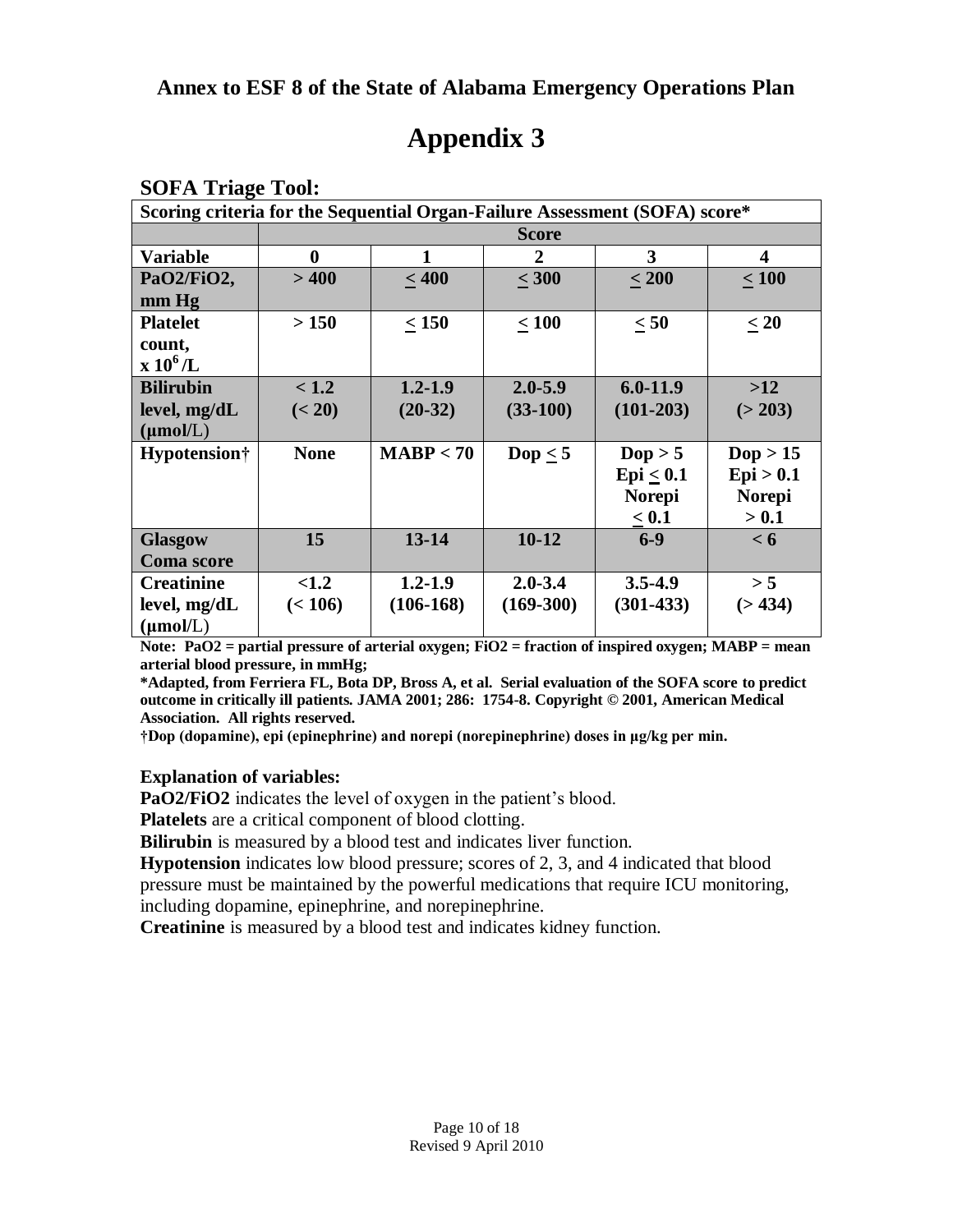The **Glascow coma score** is a standardized measure that indicates neurologic function; low score indicates poorer function.

### **Glascow Coma Scale**

#### **Eye Opening Response**

Spontaneous--open with blinking at baseline **4 points**

- To verbal stimuli, command, speech **3 points**
- To pain only (not applied to face) **2 points**
- No response **1 point**

## **Verbal Response**

- Oriented **5 points**
- Confused conversation, but able to answer questions **4 points**
- Inappropriate words **3 points**
- Incomprehensible speech 2 points
- No response **1 point**

## **Motor Response**

- Obeys commands for movement **6 points**
- Purposeful movement to painful stimulus **5 points**
- Withdraws in response to pain **4 points**
- Flexion in response to pain (decorticate posturing) **3 points**
- Extension response in response to pain (decerebrate posturing) **2 points**
- No response 1 point

## **Categorization:**

Coma: No eye opening, no ability to follow commands, no word verbalizations **(3-8)**

### **Head Injury Classification:**

Severe Head Injury----GCS score of 8 or less Moderate Head Injury----GCS score of 9 to 12 Mild Head Injury----GCS score of 13 to 15

Adapted from: Advanced Trauma Life Support: Course for Physicians, American College of Surgeons, 1993. CDC, 2008.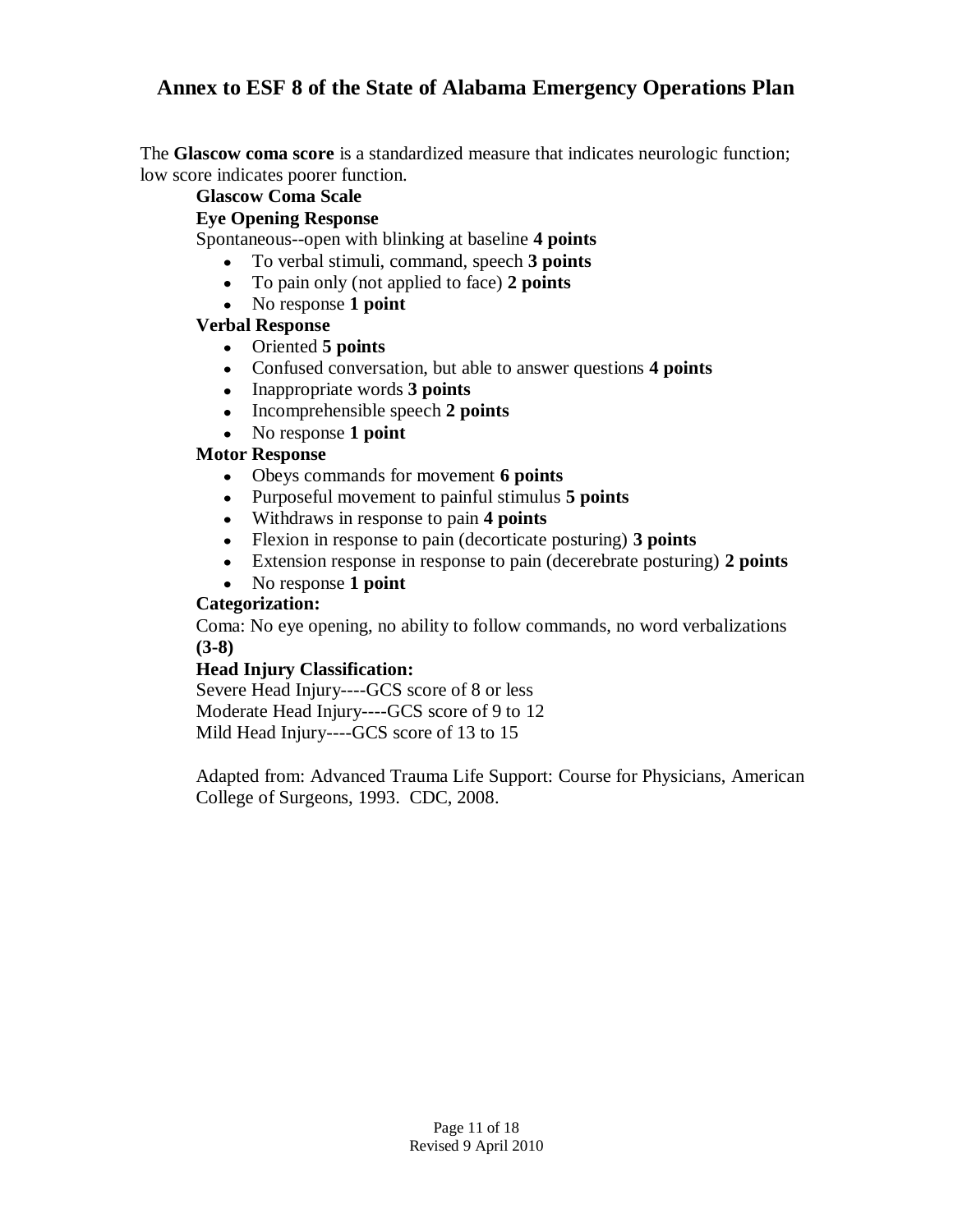# **Appendix 4**

**Initial Assessment Tool for Tier 1**

| <b>Triage</b> | <b>Criteria</b>                                             | <b>Action or</b>                                                                                                                                          |
|---------------|-------------------------------------------------------------|-----------------------------------------------------------------------------------------------------------------------------------------------------------|
| Code          |                                                             | <b>Priority</b>                                                                                                                                           |
| <b>GREEN</b>  | No respiratory failure<br>No need for ventilator<br>support | Begin standard treatment<br>home or inpatient non-<br><b>ICU</b>                                                                                          |
| <b>YELLOW</b> | Single Organ (Lung)<br>failure<br>SOFA score $\leq$ 7       | Intubate and admit to<br><b>ICU</b> for aggressive<br>therapy                                                                                             |
| <b>RED</b>    | SOFA score 8 - 11                                           | If resources are available,<br>intubate and admit to<br><b>ICU</b> for aggressive<br>therapy. If resources are<br>exhausted move to<br><b>BLUE</b> level. |
| <b>BLUE</b>   | <b>Exclusion Criteria met</b><br>OR SOFA score $>11$        | Begin supportive or<br>palliative care either in-<br>patient or home                                                                                      |

**Reassessment Tool for Tier 2 and Tier 3 - use at 48 and 120 hours**

| <b>Triage</b> | <b>Criteria</b>                                                                                   | <b>Action or</b>                                                                                                                       |
|---------------|---------------------------------------------------------------------------------------------------|----------------------------------------------------------------------------------------------------------------------------------------|
| Code          |                                                                                                   | <b>Priority</b>                                                                                                                        |
| <b>GREEN</b>  | Able to wean off the<br>ventilator                                                                | Discharge from ICU<br>(Critical Care)                                                                                                  |
| <b>YELLOW</b> | Single Organ (Lung)<br>failure<br>SOFA score $<$ 7                                                | Continue aggressive<br>ventilator support.                                                                                             |
| <b>RED</b>    | SOFA score 8-11<br>(decreasing) and<br>clinically improving $-$<br>Continue aggressive<br>therapy | If resources are<br>available, continue<br>ventilator care and<br>support. If resources are<br>exhausted move to<br><b>BLUE</b> level. |
| <b>BLUE</b>   | <b>Exclusion Criteria met</b><br><b>OR</b> SOFA score $>11$                                       | Extubate. Discharge<br>from ICU (Critical Care)<br>and begin palliative care.                                                          |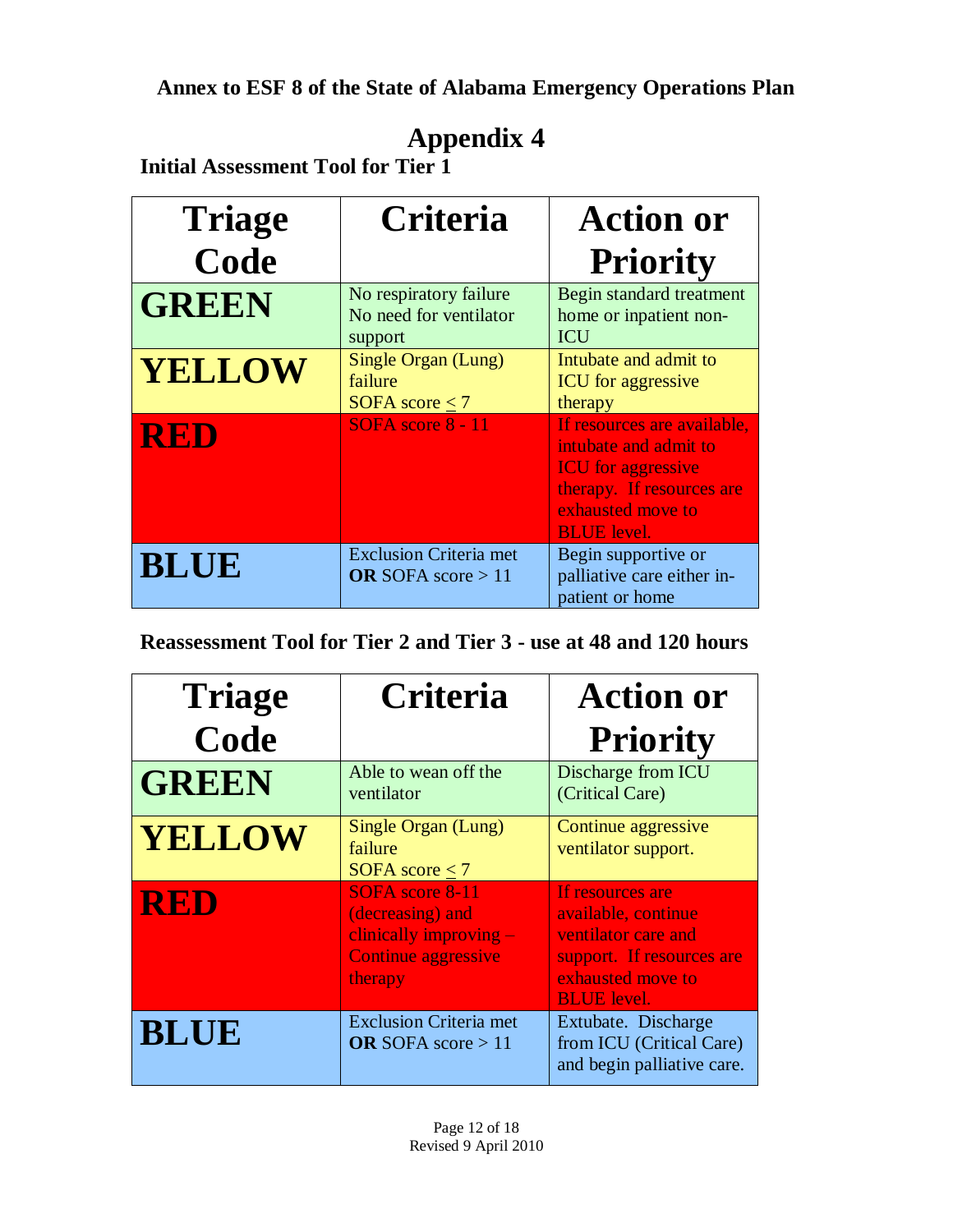# **Appendix 5**

# **EMERGENCY EMS PROTOCOL FOR MASS CASUALTY RESPIRATORY EMERGENCY**

This protocol is designed to be implemented only when there is a significant respiratory disease that has impacted the health care system to the extent that hospital beds are full, few or no ventilators are available for new patients with respiratory failure, the EMS/Dispatch work force is significantly depleted due to absenteeism, and the calls for EMS support overwhelm resources to manage all calls. When the Governor proclaims a state of emergency, the Alabama Public Health Department (ADPH) Office of EMS & Trauma (OEMS&T) will activate this protocol to provide authorization for the adjustment in the prehospital standard of care. Depending upon the Governor's proclamation, ADPH OEMS&T may activate this protocol on a regional or local basis.

#### ON-SCENE PROTOCOL PATIENTS WITH ACUTE FEBRILE RESPIRATORY ILLNESS

- 1. Follow General Patient Care Protocol 4.1.
- 2. Be sure you are using appropriate standard precautions.
	- a. If Dispatch advises you of the potential for acute febrile respiratory illness symptoms on scene, you should don PPE for suspected cases of influenza prior to entering scene (disposable N-95 mask [or surgical mask if N-95 masks are unobtainable], eye protection [shield or goggles], and disposable non-sterile gloves). Disposable non-sterile gown is optional depending on the situation (follow guidance of service medical director).
	- b. If Dispatch has not identified individuals with symptoms of acute febrile respiratory illness on scene, you should stay more than six (6) feet away from patient and bystanders with symptoms and exercise appropriate routine respiratory droplet precautions while assessing all patients for suspected cases of influenza (4.c below). If patient has signs or symptoms of influenza or acute febrile respiratory illness, you should don the PPE described in a. above before coming into close contact with the patient.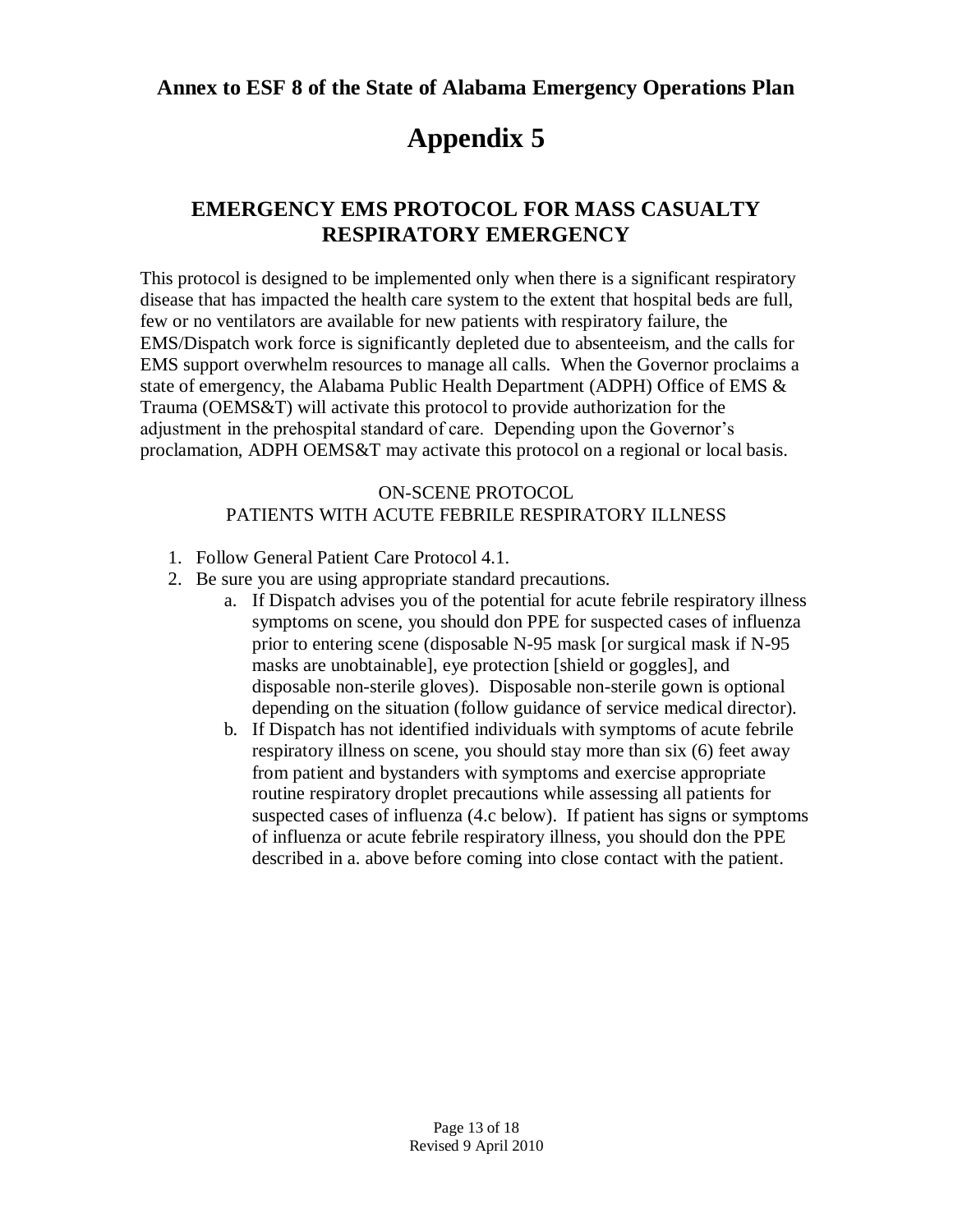### **3. If patient has critical vital signs, immediately transport to Emergency Department**

- a. Critical Vital Signs: Adult
	- If present, immediately transport to an Emergency Department
		- i. Pulse: equal or greater than 130 beats per minute
		- ii. Respiratory Rate: equal or greater than 30 breaths per minute
		- iii. Systolic Blood Pressure: Less than 90 mm/Hg
		- iv. Pulse Oximeter: Less than 92 on room air
		- v. Temperature: Febrile
		- vi. Level of Consciousness: Responds only to Pain or is Unresponsive
		- vii. Lung sounds: Rales or Wheezing

### b. Critical Vital Signs: Pediatric:

If present, immediately transport to Emergency Department

| Vital Signs       | <b>Neonates</b>  | Infants        | Children           |
|-------------------|------------------|----------------|--------------------|
| Capillary refill: | $>$ 2 seconds    | $>$ 2 seconds  | $>$ 2 seconds      |
| Resp. rate:       | $<$ 30 or $>$ 45 | $<20$ or $>45$ | $<15$ or $>45$     |
|                   | or increased     | or increased   | or increased       |
|                   | work of          | work of        | work of            |
|                   | breathing        | breathing      | breathing          |
| Systolic Blood    | $< 60$ mmHg      | $< 70$ mmHg    | Under age 10       |
| pressure          |                  |                | $< 70 + (2 X)$ age |
|                   |                  |                | in years)          |
| Pulse Oximeter    | $<$ 92 on room   | $< 92$ on room | $< 92$ on room     |
|                   | air              | air            | air                |
| Temperature       | Febrile          | Febrile        | Febrile            |
| Level of          | responds only    | responds only  | responds only      |
| Consciousness     | to pain or is    | to pain or is  | to pain or is      |
|                   | unresponsive     | unresponsive   | unresponsive       |
| Lung sounds       | Rales or         | Rales or       | Rales or           |
|                   | Wheezing         | Wheezing       | Wheezing           |

### **4. If patient has normal vital signs, then evaluate for signs and symptoms of influenza.**

- a. Normal Vital Signs Adult
	- i. Pulse: Less than 130 beats per minute
	- ii. Respiratory Rate: Less than 30 breaths per minute
	- iii. Systolic Blood Pressure: equal or greater than 91 mmHg
	- iv. Pulse Oximeter equal or greater than 92
	- v. Temperature: Afebrile
	- vi. Level of Consciousness: Alert or responds to verbal stimuli
	- vii. Lung sounds: Clear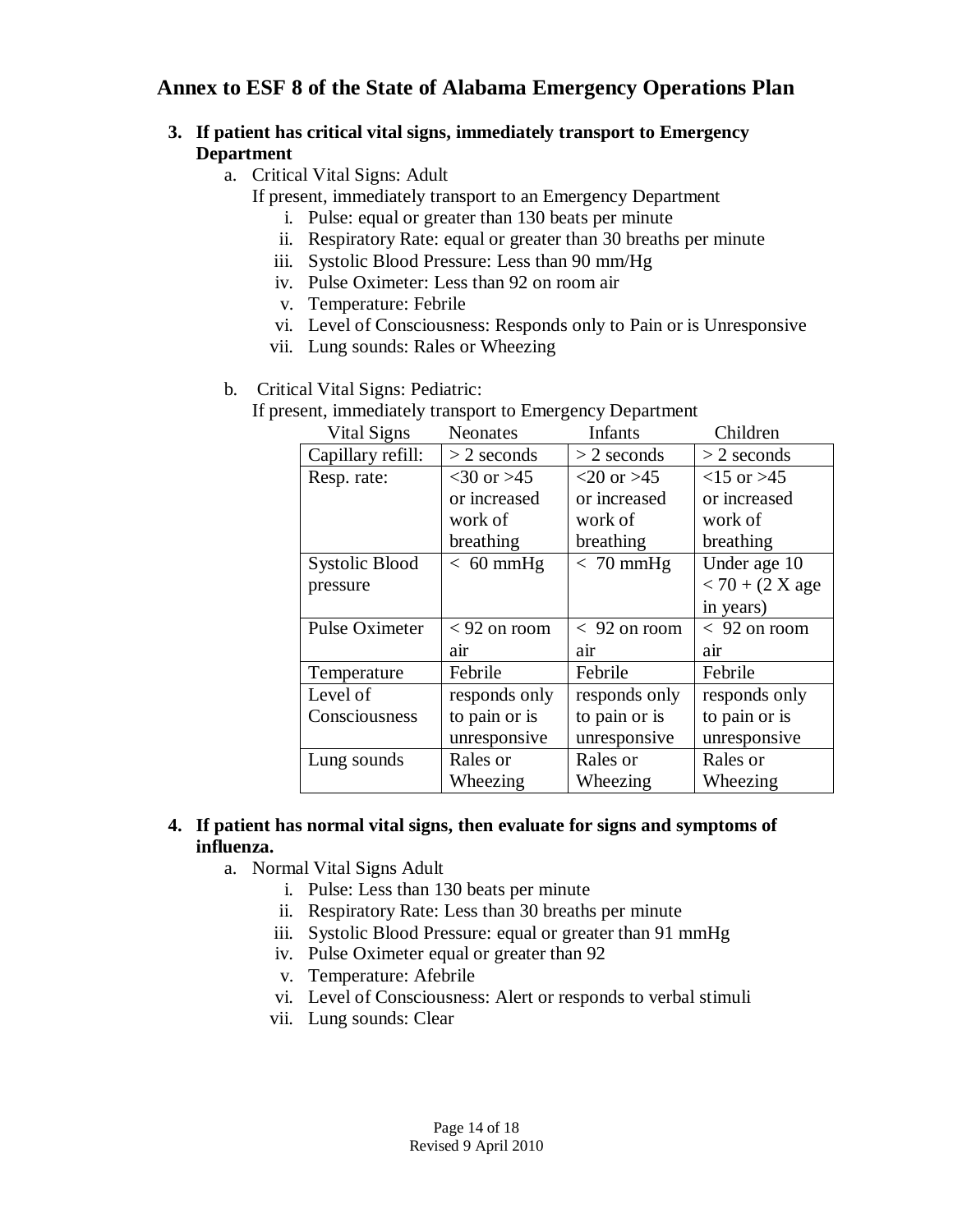b. Normal Vital Signs Pediatric

| Vital Signs           | <b>Neonates</b> | Infants        | Children             |
|-----------------------|-----------------|----------------|----------------------|
| Capillary refill:     | $<$ 2 seconds   | $<$ 2 seconds  | $<$ 2 seconds        |
| Unlabored             | $30 - 45$       | $20 - 45$      | $15 - 45$            |
| breathing or          |                 |                |                      |
| resp. rate:           |                 |                |                      |
| <b>Systolic Blood</b> | $> 60$ mmHg     | $> 70$ mmHg    | Under age 10         |
| pressure              |                 |                | $\geq$ 70 + (2 X age |
|                       |                 |                | in years)            |
| <b>Pulse Oximeter</b> | > 92            | > 92           | > 92                 |
| Temperature           | Afebrile        | Afebrile       | Afebrile             |
| Level of              | Alert or        | Alert or       | Alert                |
| Consciousness         | responds to     | responds to    |                      |
|                       | verbal stimuli  | verbal stimuli |                      |
| Lung sounds           | Clear           | Clear          | Clear                |

- c. Signs and Symptoms of Influenza
	- i. Rapid onset of symptoms
	- ii. Difficulty breathing with exertion
	- iii. Doctor has already diagnosed influenza
	- iv. Cough
	- v. Fever
	- vi. Shaking Chills
	- vii. Pleuritic chest pain
	- viii. Sore throat (no difficulty breathing or swallowing)
	- ix. Nasal congestion
	- x. Runny nose
	- xi. Muscle aches
	- xii. Headache
- 5. If patient has three (3) or more signs or symptoms of influenza, transport patient to alternate care facility (if available).
- 6. If patient has two (2) or fewer signs or symptoms of influenza, call On-line Medical Direction (OLMD) to determine if patient may be left on-scene, self quarantine, and refer to nurse/public health hotline (insert phone number here) for further assistance.
- 7. Endotracheal intubation should not be performed on any patient except by direct order of the OLMD physician (Cat. B).
- 8. Because of the danger of EMS personnel becoming infected, aerosol-generating procedures such as advanced airway procedures, use of bag-mask, and nebulizer treatments should not be performed on patients with acute febrile respiratory illness except by direct order of the OLMD physician (Cat. B). CPAP with expiratory filter is still Category A.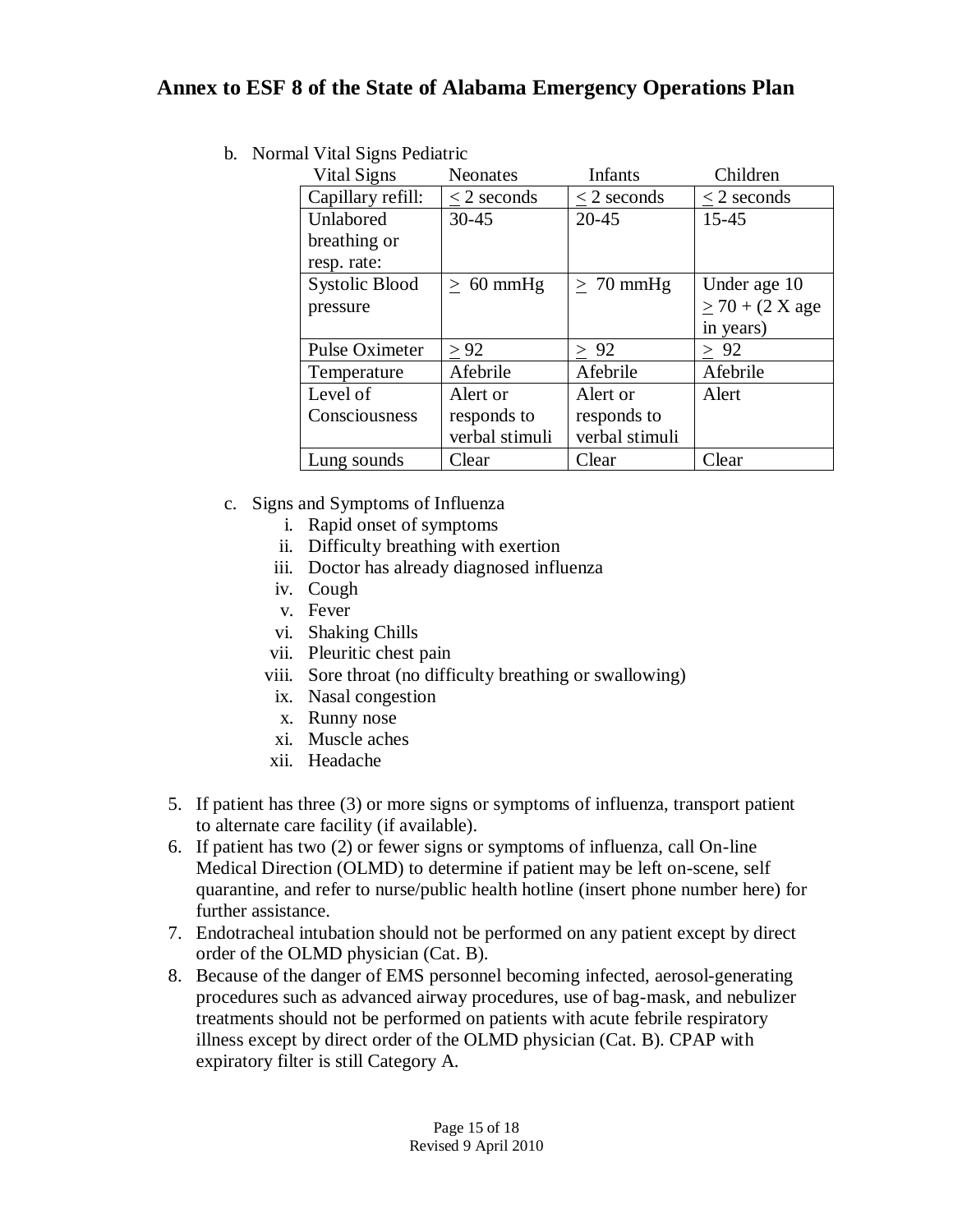- 9. If OLMD orders advanced airway procedures, use of bag-mask, or nebulizer treatments on a patient with acute febrile respiratory illness, EMS personnel must be in PPE as described in 2.a above.
- 10. All patients with acute febrile respiratory illness should wear a surgical mask, if tolerated by the patient.
- 11. Encourage good patient compartment vehicle airflow/ventilation (turn on exhaust fan) to reduce the concentration of aerosol accumulation when possible.

## TRANSPORT OF PATIENTS TO HEALTHCARE FACILITIES

When transporting a patient with symptoms of acute febrile respiratory illness, you should notify the receiving healthcare facility so that appropriate infection control precautions may be taken prior to patient arrival. Patients with febrile respiratory illness should wear a surgical mask, if tolerated.

## INTERFACILITY TRANSPORT

EMS personnel involved in the transfer of patients with confirmed influenza or suspected infectious respiratory illness should use standard droplet and contact precautions for all patient care activities. This should include wearing disposable N-95 mask, eye protection [shield or goggles], disposable non-sterile gloves and gown. If the transported patient can tolerate a surgical mask, its use can help to minimize the spread of infectious droplets in the patient care compartment. Encourage good patient compartment vehicle airflow/ventilation (turn on exhaust fan) to reduce the concentration of aerosol accumulation when possible. Any nonessential equipment that can be removed from the patient compartment of the ambulance before transport will hasten the time needed to disinfect and return to service.

## CLEANING EMS TRANSPORT VEHICLES AFTER TRANSPORTING A SUSPECTED OR CONFIRMED INFLUENZA PATIENT

After the patient has been removed and prior to cleaning, the air within the vehicle may be exhausted by opening the doors and windows of the vehicle while the ventilation system is running. This should be done outdoors and away from pedestrian traffic. Routine cleaning methods should be employed throughout the vehicle and on nondisposable equipment.

Routine cleaning with soap or detergent and water to remove soil and organic matter, followed by the proper use of disinfectants, are the basic components of effective environmental management of influenza. Reducing the number of influenza virus particles on a surface through these steps can reduce the chance of hand transfer of virus particles. Influenza viruses are susceptible to inactivation by a number of chemical disinfectants readily available from consumer and commercial sources.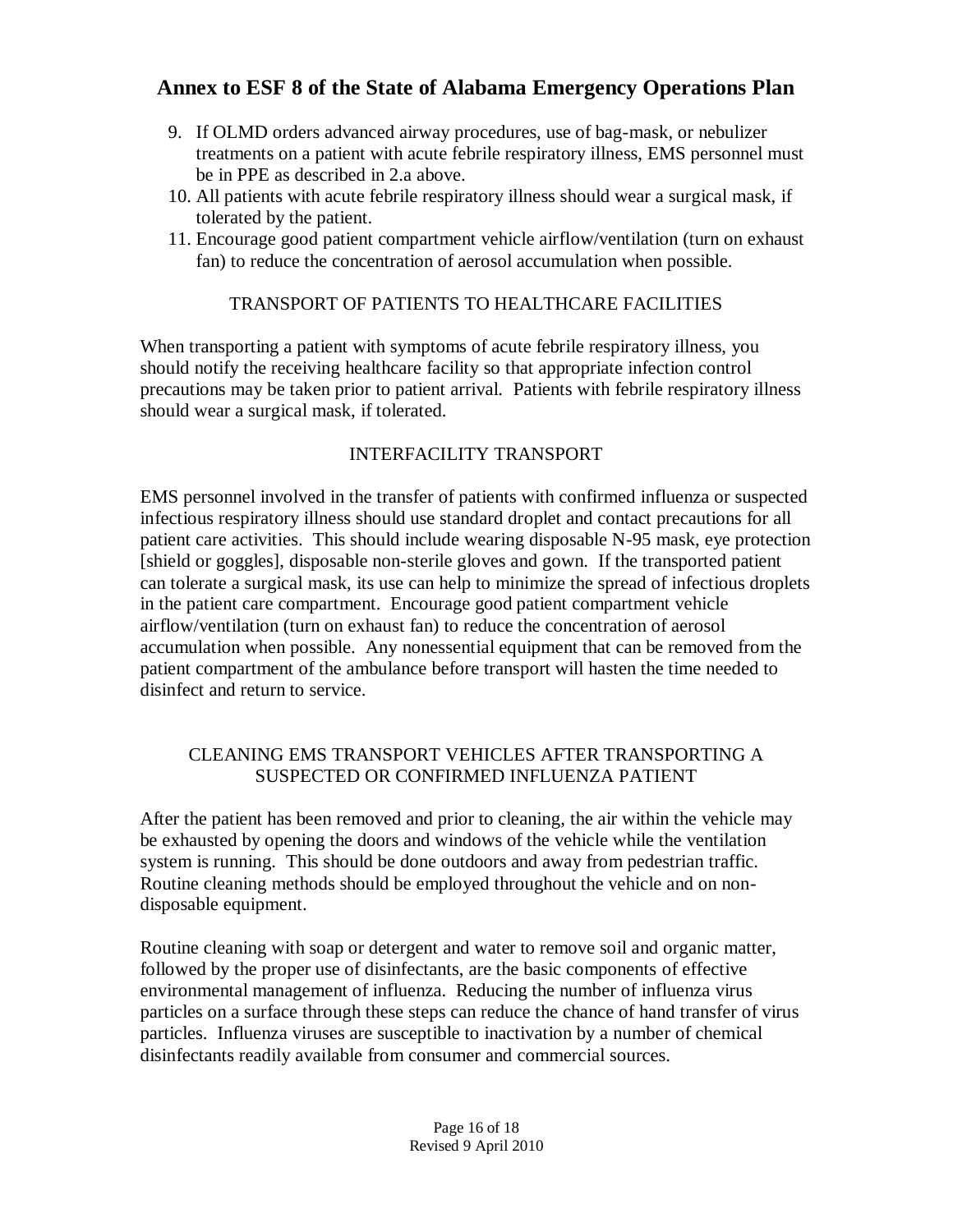# **References**

**1)** Rubinson, L., Nuzzo, J., Talmor, D., et al. (2005). **Augmentation of hospital critical care capacity after bioterrorist attacks or epidemics: Recommendations of the Working Group on Emergency Mass Critical Care.** *Critical Care Medicine,* 33(10), E1-E13.

**2)** Hick, J., O'Laughlin, D., (2006). **Concept of Operations for Triage of Mechanical Ventilation in an Epidemic.** *The Society for Academic Emergency Medicine.* 13, 223- 229.

**3)** Upshur, R., Faith, K., Gibson, J., et al. (2005). **Stand on Guard for Thee: Ethical considerations in preparedness planning for pandemic influenza.** University of Toronto Joint Centre for Bioethics. Retrieved January 30, 2008, from <http://www.utoronto.ca/jcb/home/documents/pandemic.pdf>

**4) Environment of Care Leader.** March 20, 2006 Volume 11, Number 7

**5)** Emergency Management Unit of the Ministry of Health and Long Term Care, (2007). **Ontario Health Plan for an Influenza Pandemic July 2007**. Retrieved January 30, 2008, from [http://www.health.gov.on.ca/english/providers/program/emu/pan\\_flu/ohpip2/plan\\_full.pd](http://www.health.gov.on.ca/english/providers/program/emu/pan_flu/ohpip2/plan_full.pdf) [f](http://www.health.gov.on.ca/english/providers/program/emu/pan_flu/ohpip2/plan_full.pdf)

**6)** Egol, A., Fromm, R., Guntupalli, K., et al. (1999). **Guidelines for ICU Admission, Discharge, and Triage.** *Society of Critical Care Medicine.* 27(3), 633-638.

**7)** [Society of Critical Care. Medicine Ethics Committee.](javascript:__doLinkPostBack() (1994). **Consensus statement on the triage of critically ill patients.** *[Journal of the American Medical Association.](javascript:__doLinkPostBack()*  20;271(15):1200-3.

**8)** Health Systems Research Inc. (2005). **Altered Standards of Care in Mass Casualty Events**. *Agency for Healthcare Research and Quality*. Retrieved January 30, 2008, from <http://www.ahrq.gov/research/altstand/altstand.pdf>

**9)** The American Thoracic Society. ATS Board of Directors (1997). **Fair Allocation of Intensive Care Unit Resources.** *American Journal of Respiratory and Critical Care Medicine.* 156, 1282–1301.

**10)** Munson, R. (2004). **The Allocation of Exotic Medical Lifesaving Therapy.** In *Interventions and Reflections: Basic Issues in Medical Ethics* (7<sup>th</sup> ed.), Wadsworth.

**11)** Christian, M., Hawryluck, L., Wax, R., et al. (2006). **Development of a Triage Protocol for Critical Care during an Influenza Pandemic.** *Canadian Medical Association Journal.* 175(11), 1377-81.

> Page 17 of 18 Revised 9 April 2010